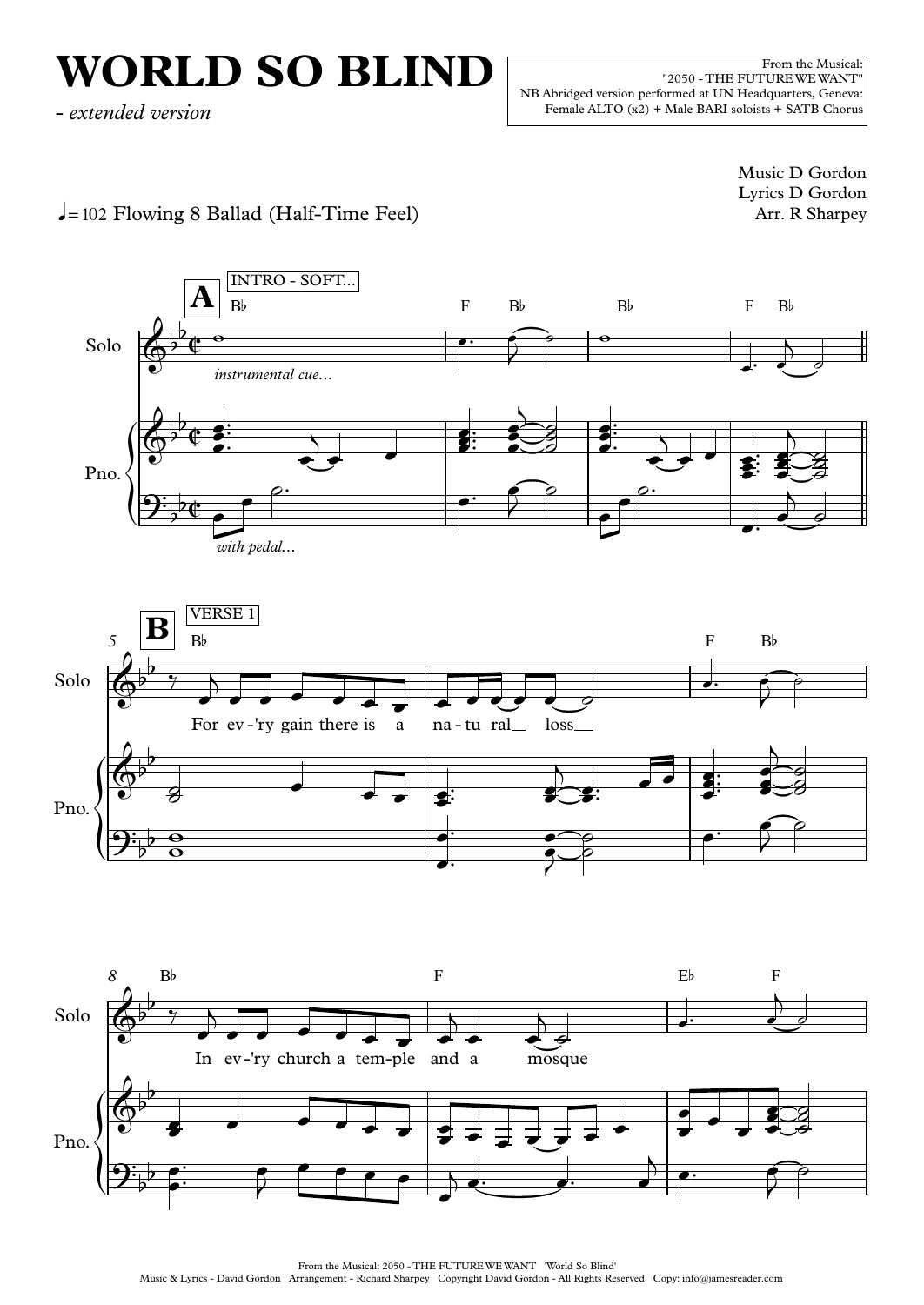





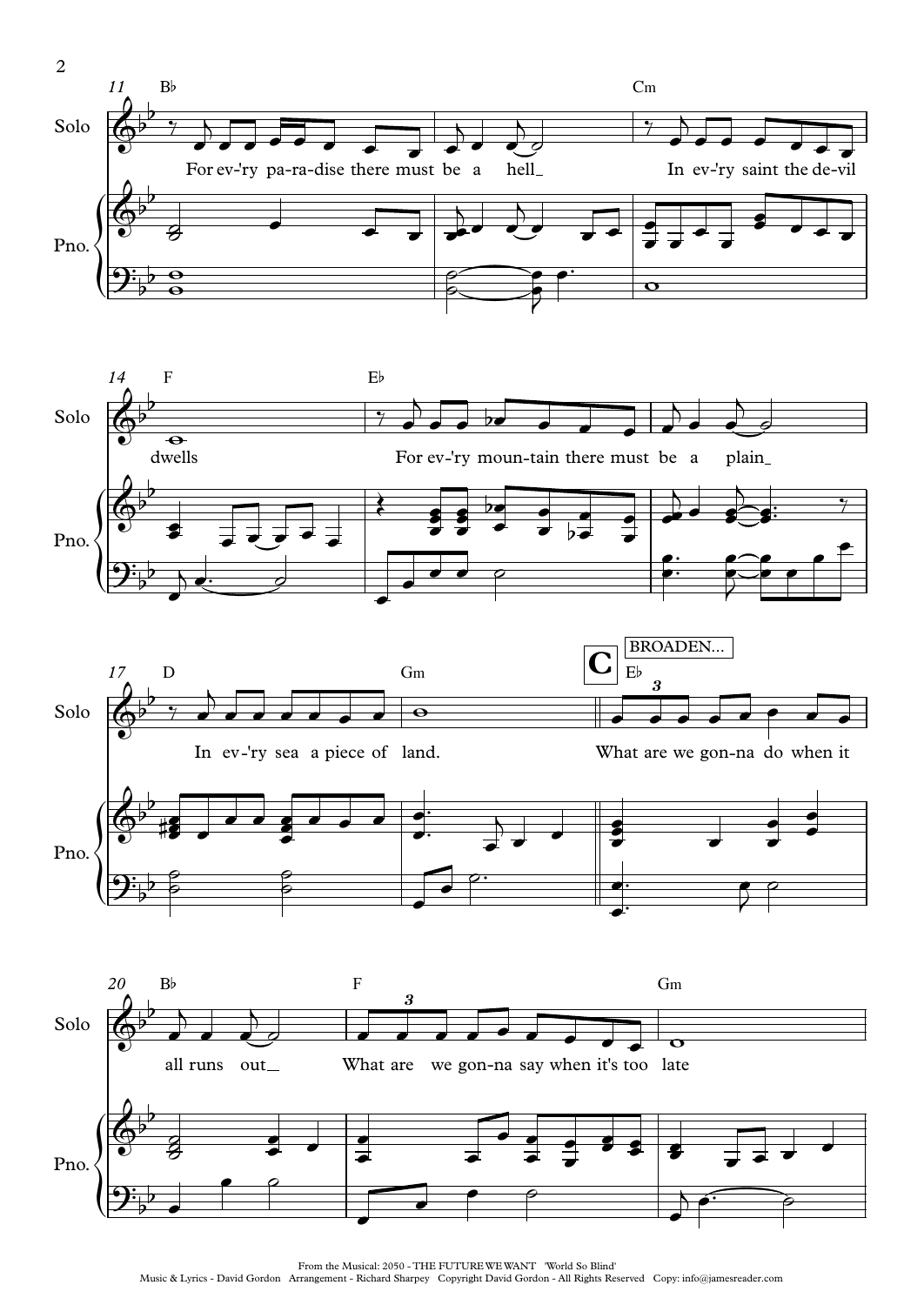





From the Musical: 2050 - THE FUTUREWEWANT 'World So Blind'

Music & Lyrics - David Gordon Arrangement - Richard Sharpey Copyright David Gordon - All Rights Reserved Copy: info@jamesreader.com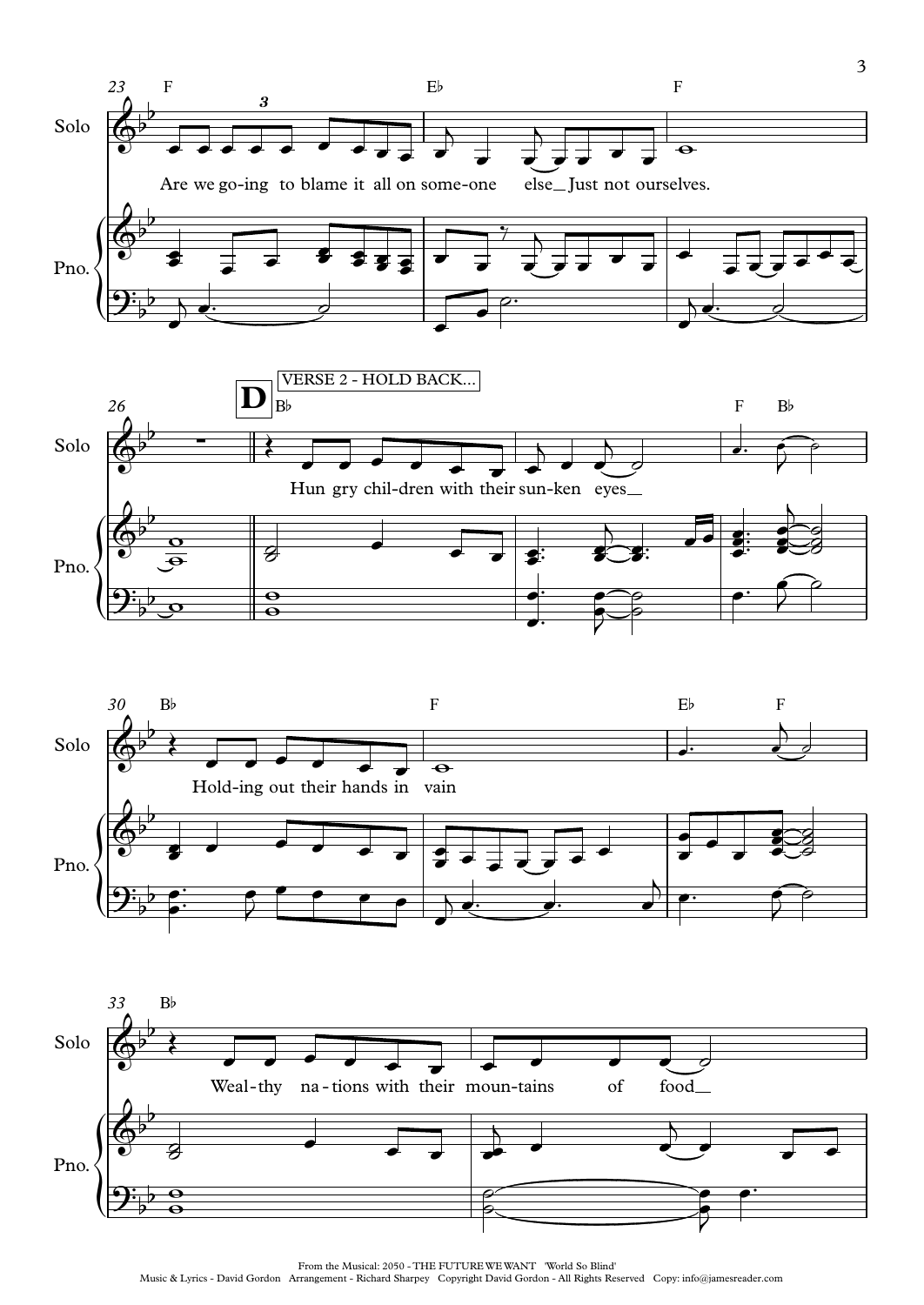

From the Musical: 2050 - THE FUTUREWEWANT 'World So Blind'

Music & Lyrics - David Gordon Arrangement - Richard Sharpey Copyright David Gordon - All Rights Reserved Copy: info@jamesreader.com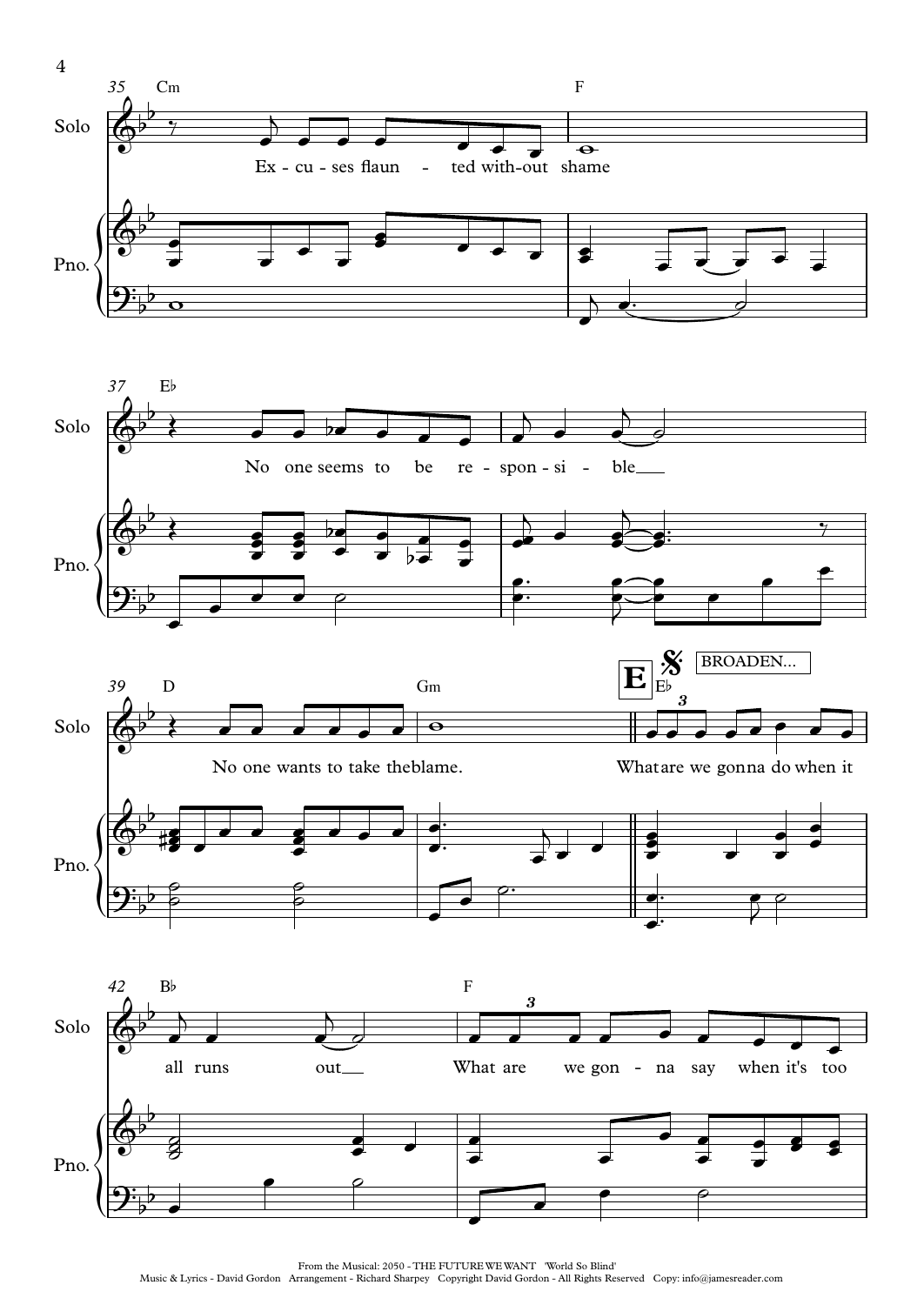



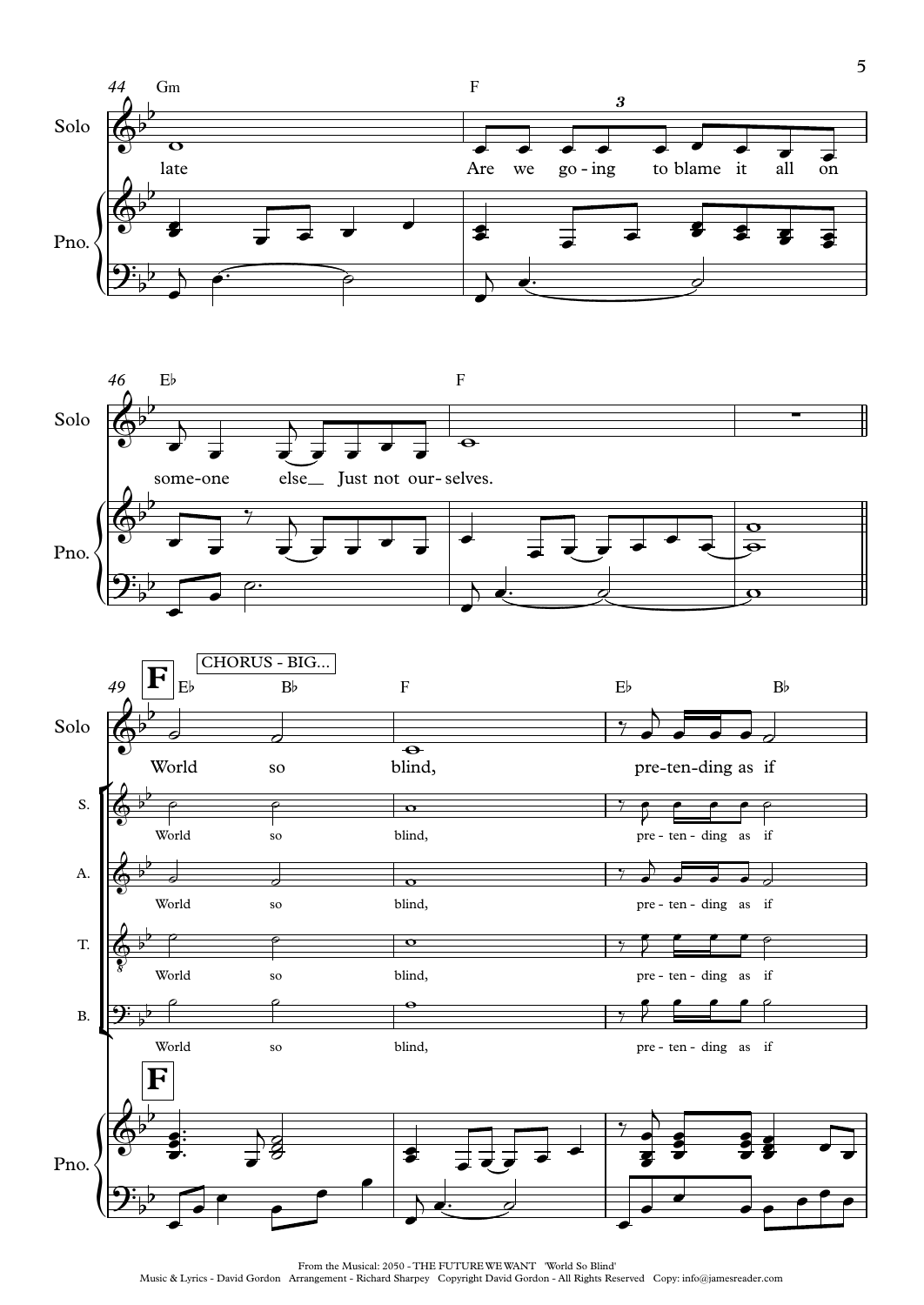

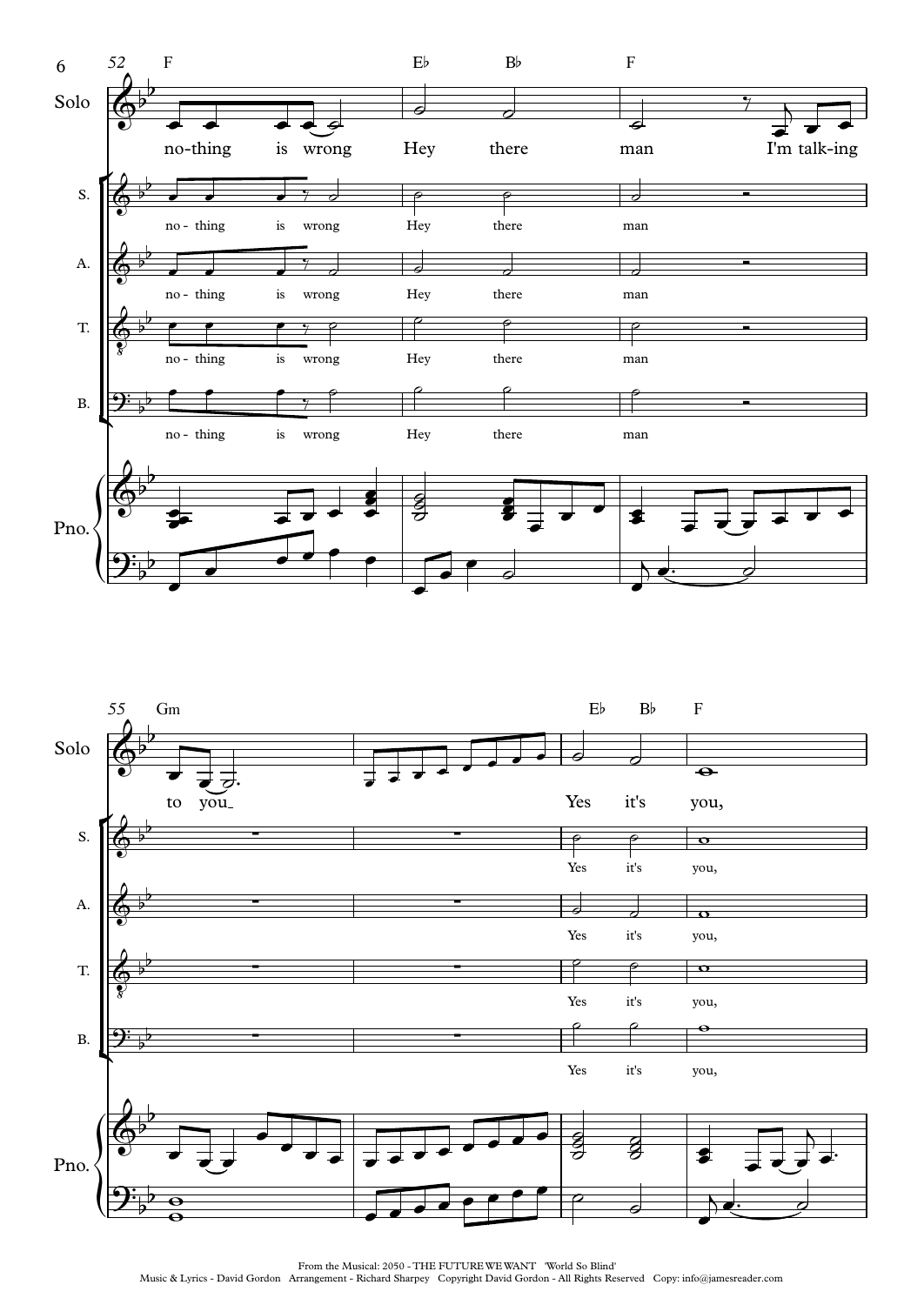

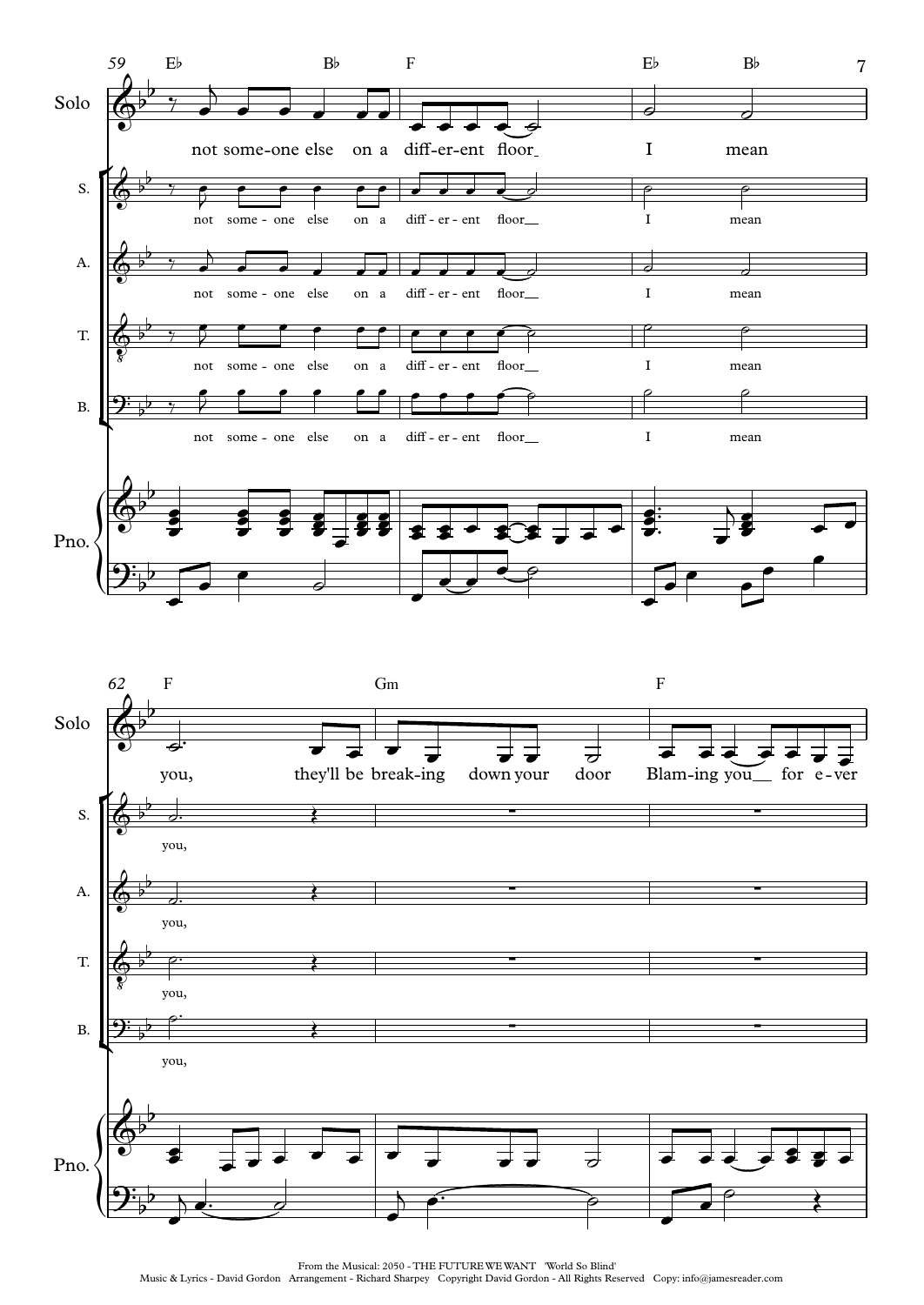







From the Musical: 2050 - THE FUTUREWEWANT 'World So Blind' Music & Lyrics - David Gordon Arrangement - Richard Sharpey Copyright David Gordon - All Rights Reserved Copy: info@jamesreader.com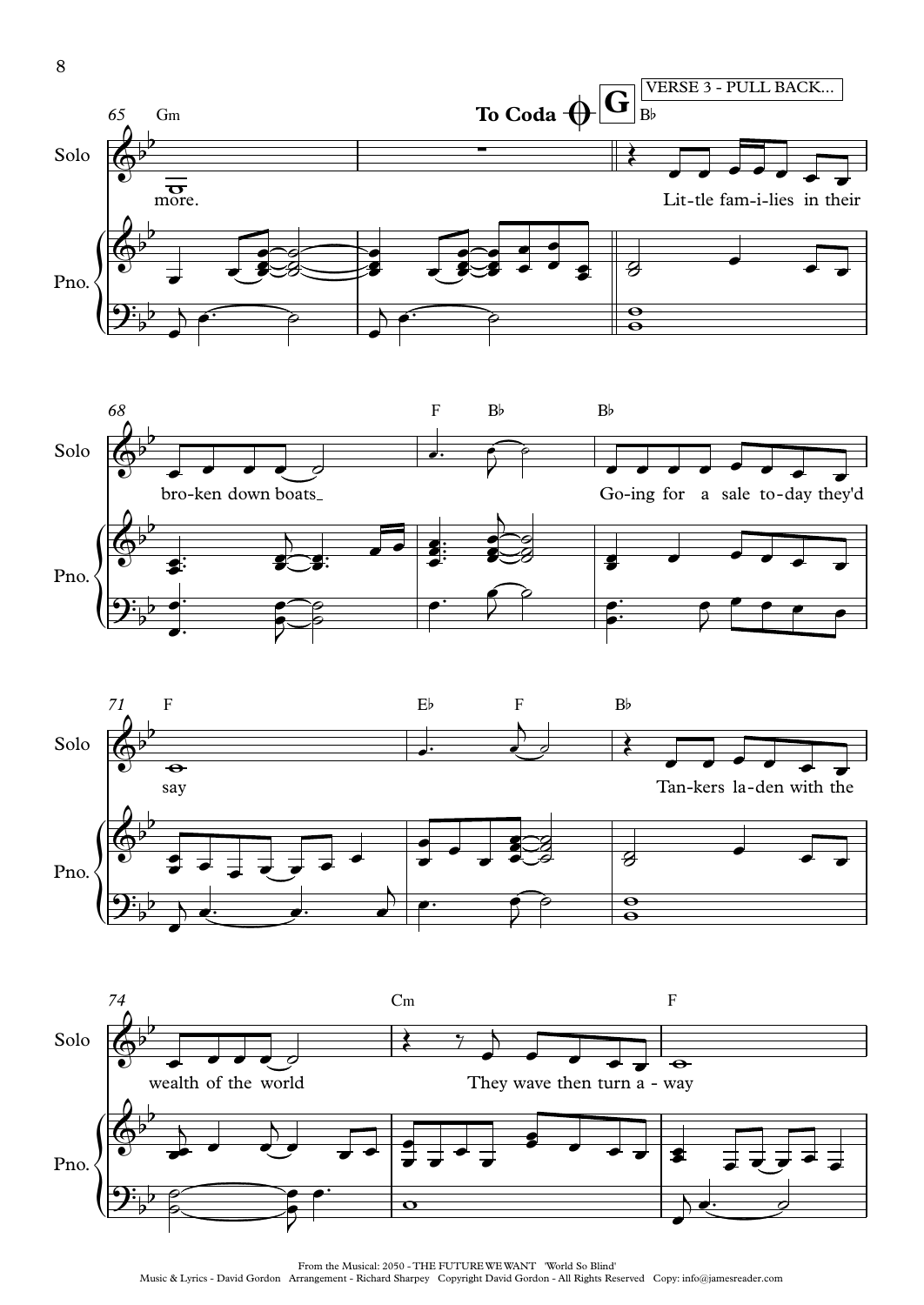







Music & Lyrics - David Gordon Arrangement - Richard Sharpey Copyright David Gordon - All Rights Reserved Copy: info@jamesreader.com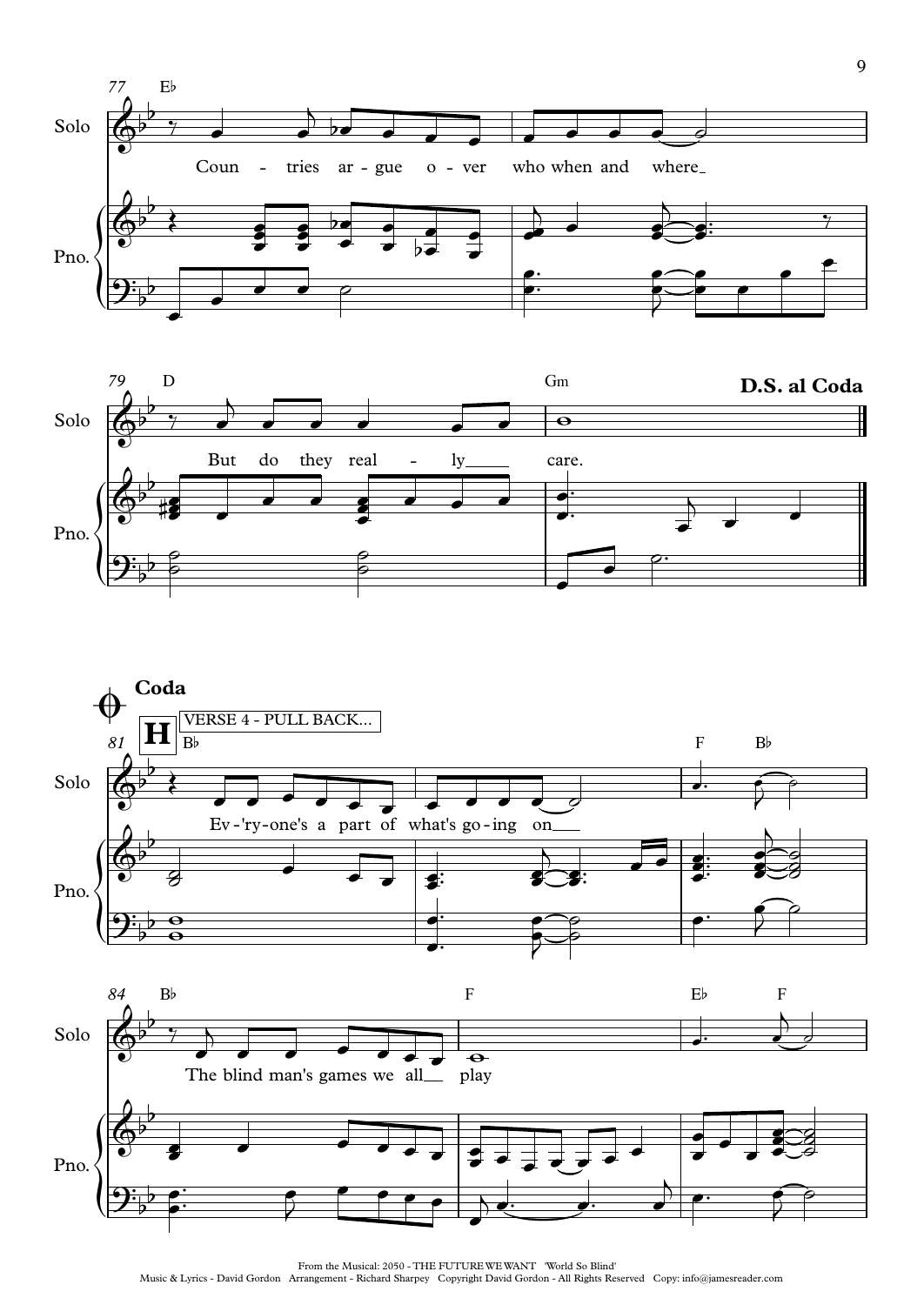





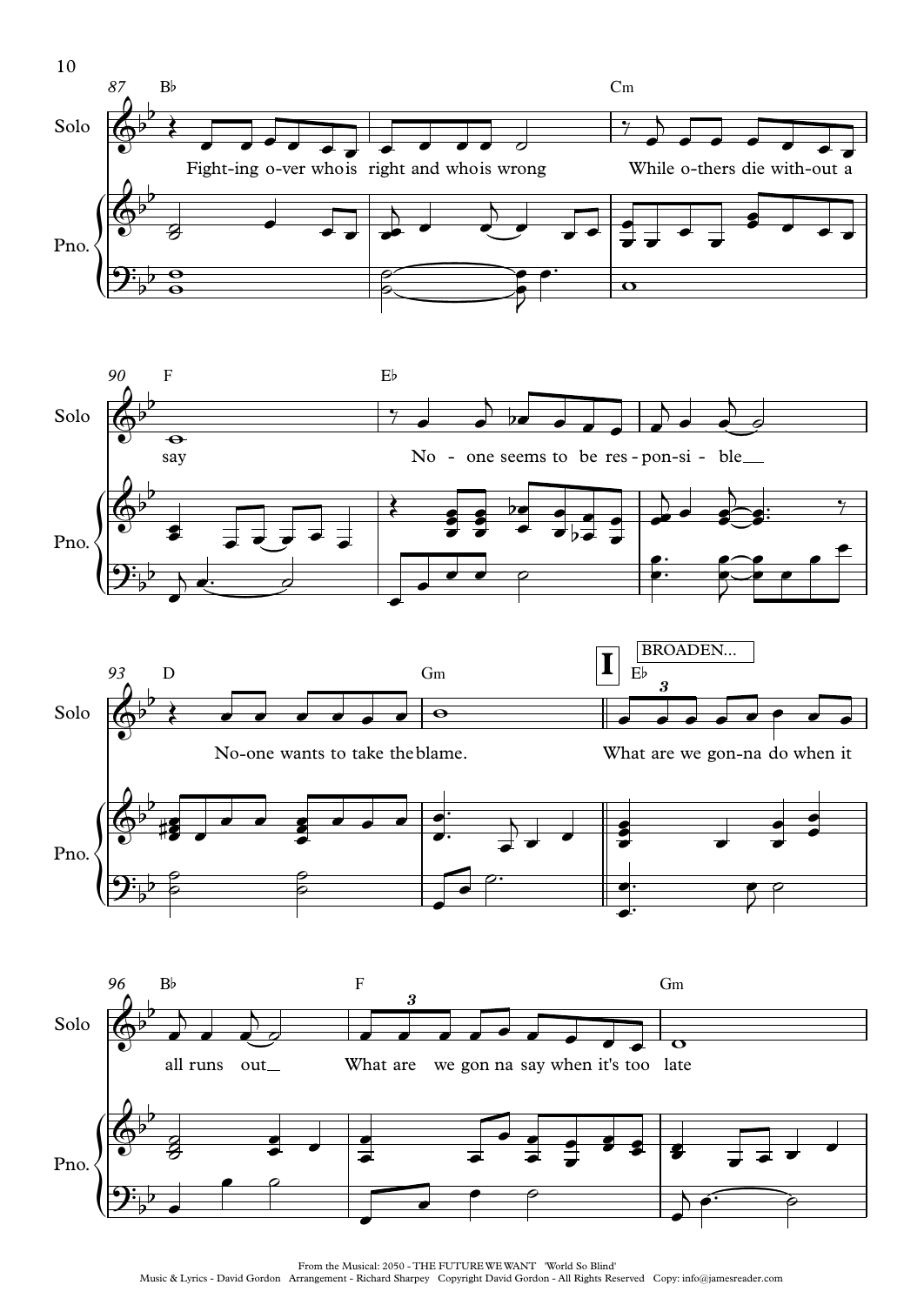



11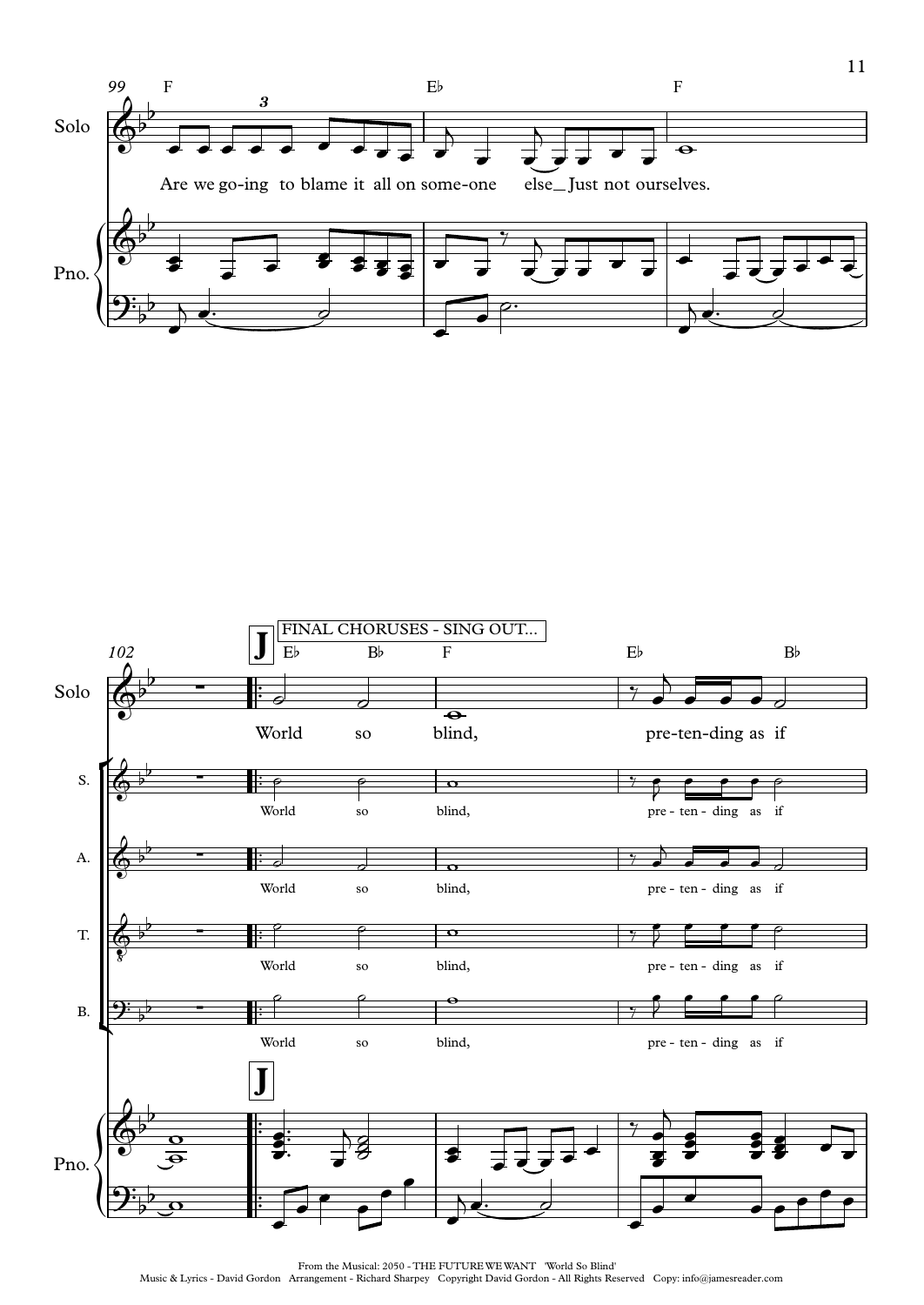



From the Musical: 2050 - THE FUTUREWEWANT 'World So Blind'

Music & Lyrics - David Gordon Arrangement - Richard Sharpey Copyright David Gordon - All Rights Reserved Copy: info@jamesreader.com